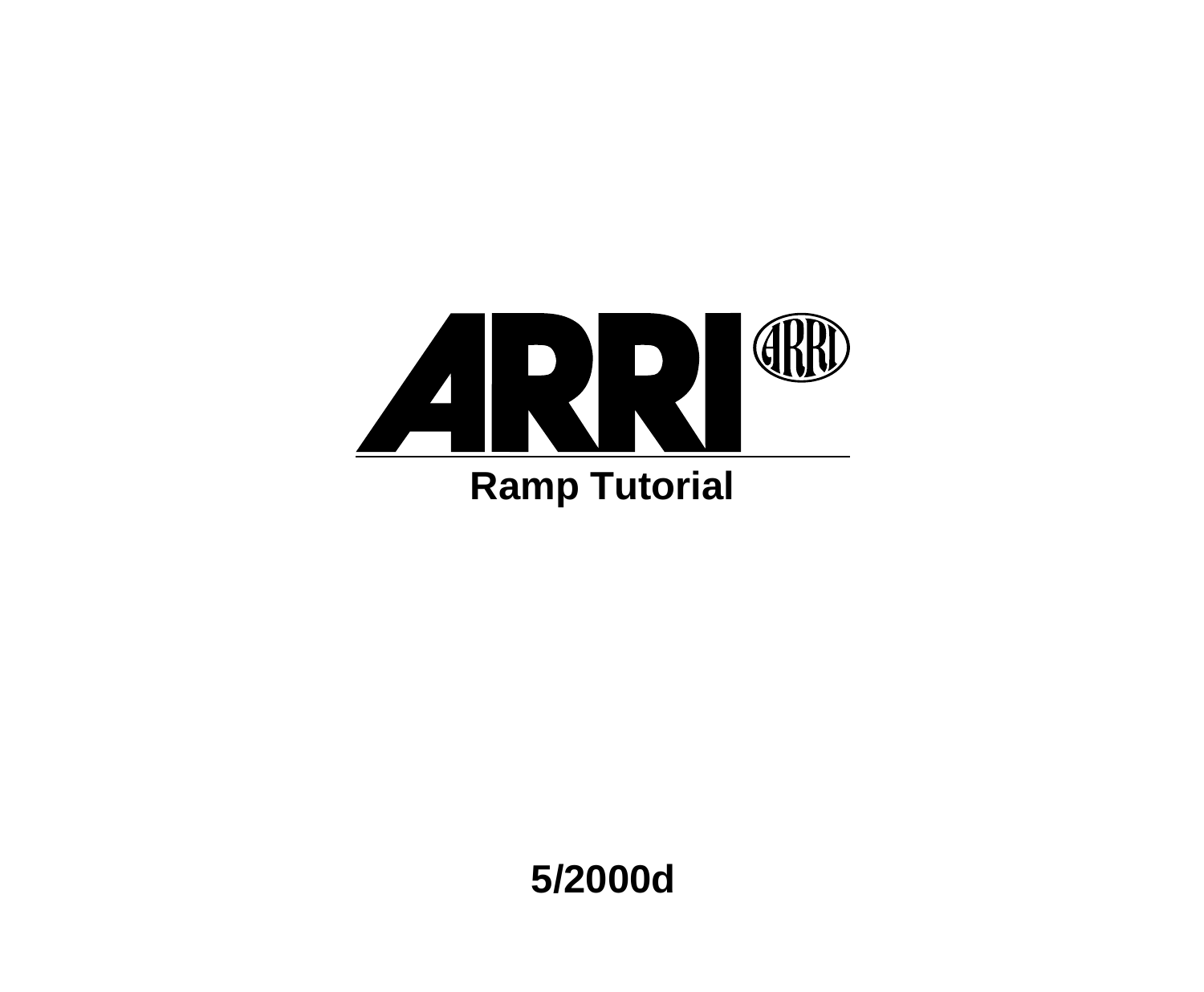

#### **Summary**

This tutorial defines and explains the following terms:

- Ramp
- Internal Ramp
- External Ramp
- Linear Ramp
- Exponential Ramp
- Shoot time
- Screentime
- Reverse Ramp.

It also discusses exposure compensation and the use of ramps with HMI lights.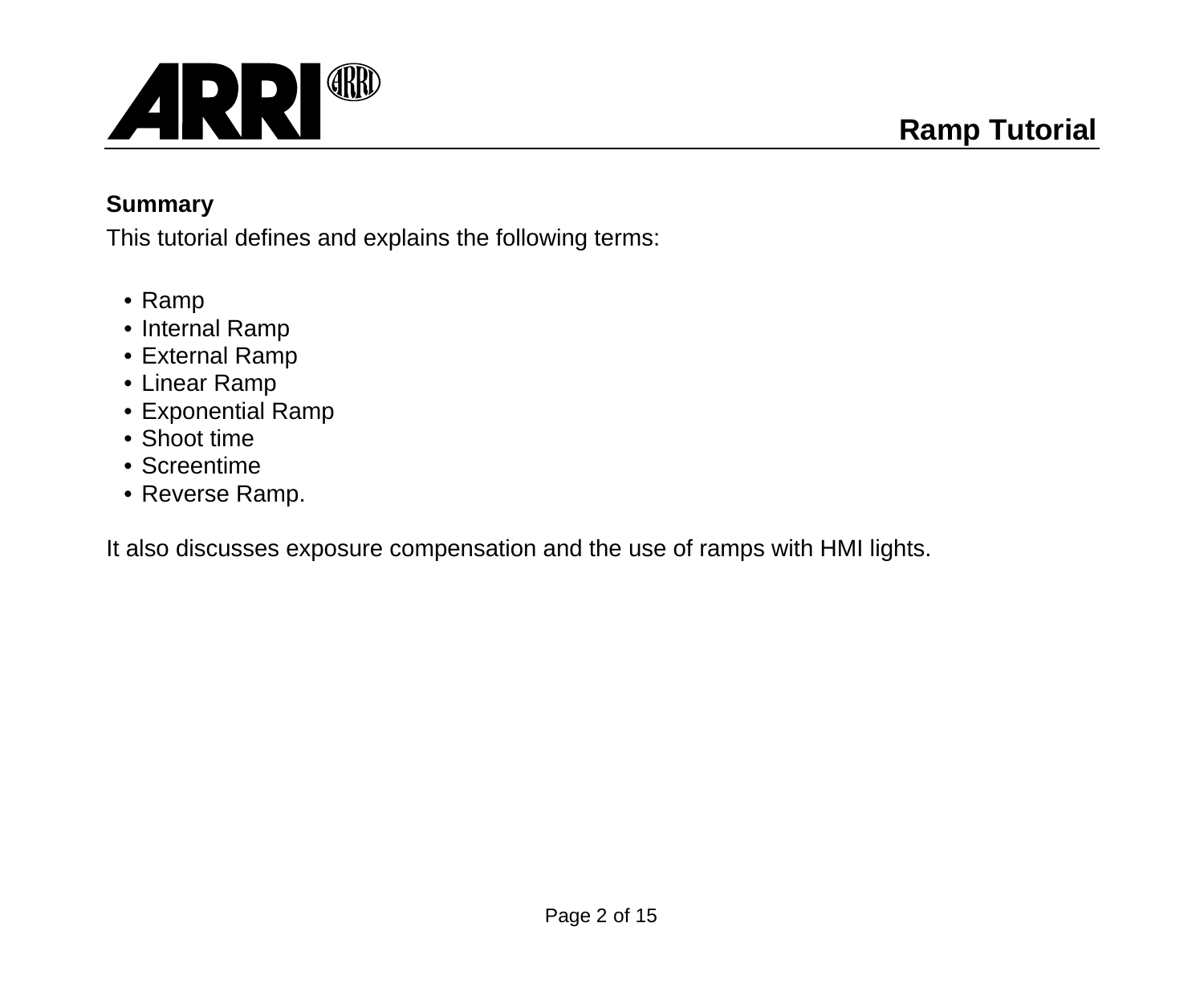

#### **What is a Ramp?**

A ramp is a controlled change of the camera's frame rate (fps) over time, performed while the camera is running.



Ramps can be used for a myriad of effects, from the dramatic speeding up or slowing down of the action to the subtle enhancing of a scene's timing. A ramp essentially can compress or stretch time within a scene.

Please note that switching between the NORM and PS/CCU speed setting on the ARRIFLEX 535, 535B, 435, 435ES and 16SR3, or between crystal and variable speeds on a 35-3 are wild speed changes (not controlled), and are not considered ramps.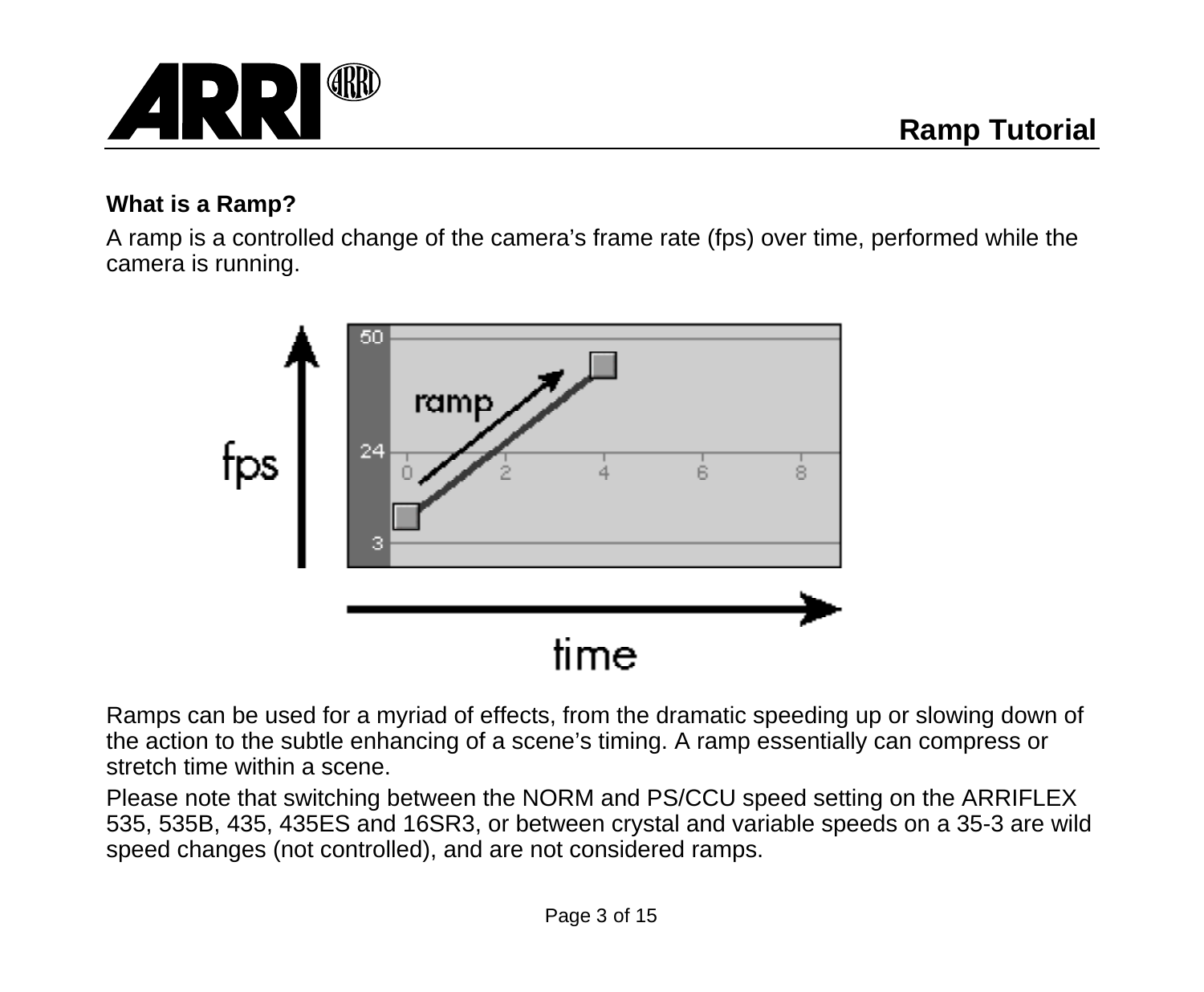

## **What is an Internal Ramp?**

It is a speed change stored in the camera's internal memory. Internal ramps are possible with the 535, 535B, 435 and 435ES, but not with the 16SR3. An external Controller (Ramp Preview Controller [RPC] Laptop Camera Controller [LCC] or Camera Control Unit [CCU]) is necessary to create and send an internal ramp to the camera. RCU and WRC cannot edit internal ramps. Once an internal ramp is stored in the camera, it can be activated and executed without an external controllers. Internal ramps are limited to a first and second speed, and to a 100 sec shoot time duration.



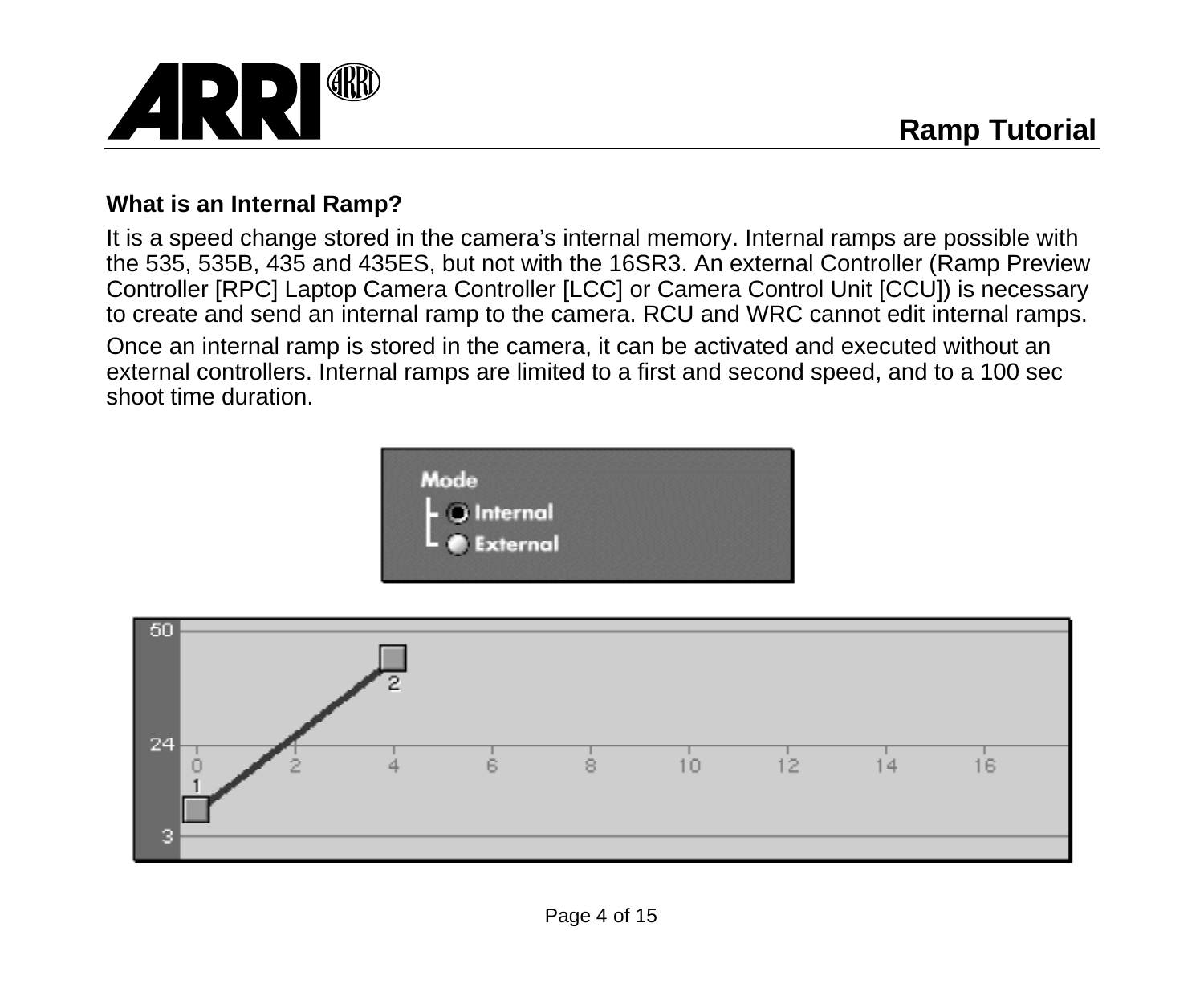

### **What is an External Ramp?**

An external ramp is a speed change that is stored in the memory of an external controller like the RPC, WRC, LCC or RCU. To activate and execute an external ramp, the controller has to be connected to the camera. Since external controllers can have more memory and processing capacity than the camera has internally, external ramps can be more sophisticated, including special features such as multiple step ramps or exponential ramps.



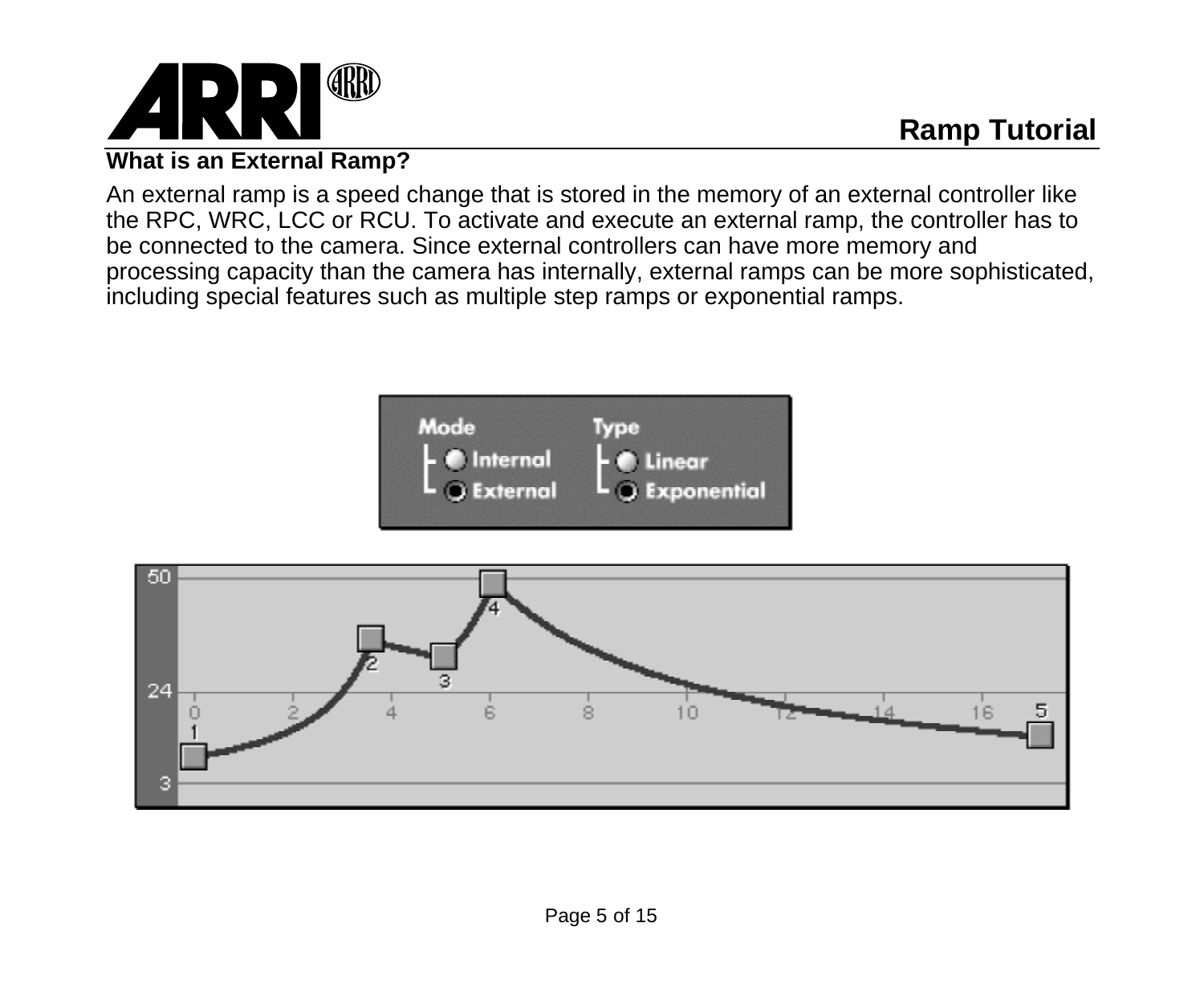

#### **What is a Linear Ramp?**

Until the Ramp Preview Controller (RPC), all ramps were linear. A linear ramp has a constant rate of change. On a graph, a linear ramp is represented by a straight line. Linear ramps should be used when the fastest ramp duration is desired.

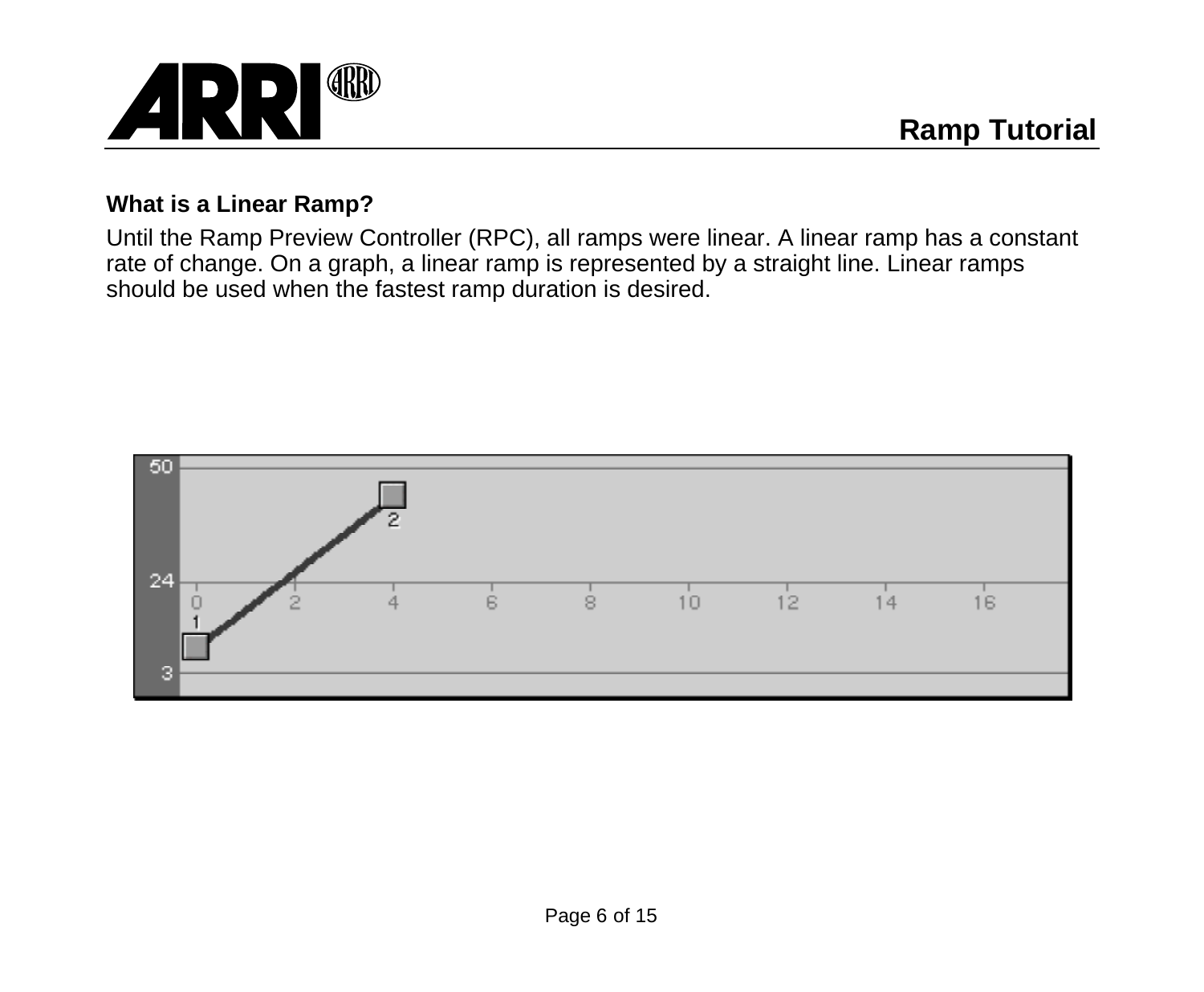

## **What is an Exponential Ramp?**

Even though linear ramps can have the shortest duration, they have one disadvantage. Assuming a ramp going from a slow to a fast speed, the perceived effect (change in the speed of motion) will be very pronounced in the beginning of the ramp, with very little effect visible in the remainder. This is due to the fact that as the shooting fps increases, playback takes exponentially longer. This disadvantage becomes more apparent the longer the ramp duration and the higher the top fps is.

To counter this effect, the ramp itself needs to be exponential. By their very nature, exponential ramps take longer than linear ramps. During playback, though, an exponential ramp will show the effect of changing the speed of motion smoothly over the whole duration of the ramp.

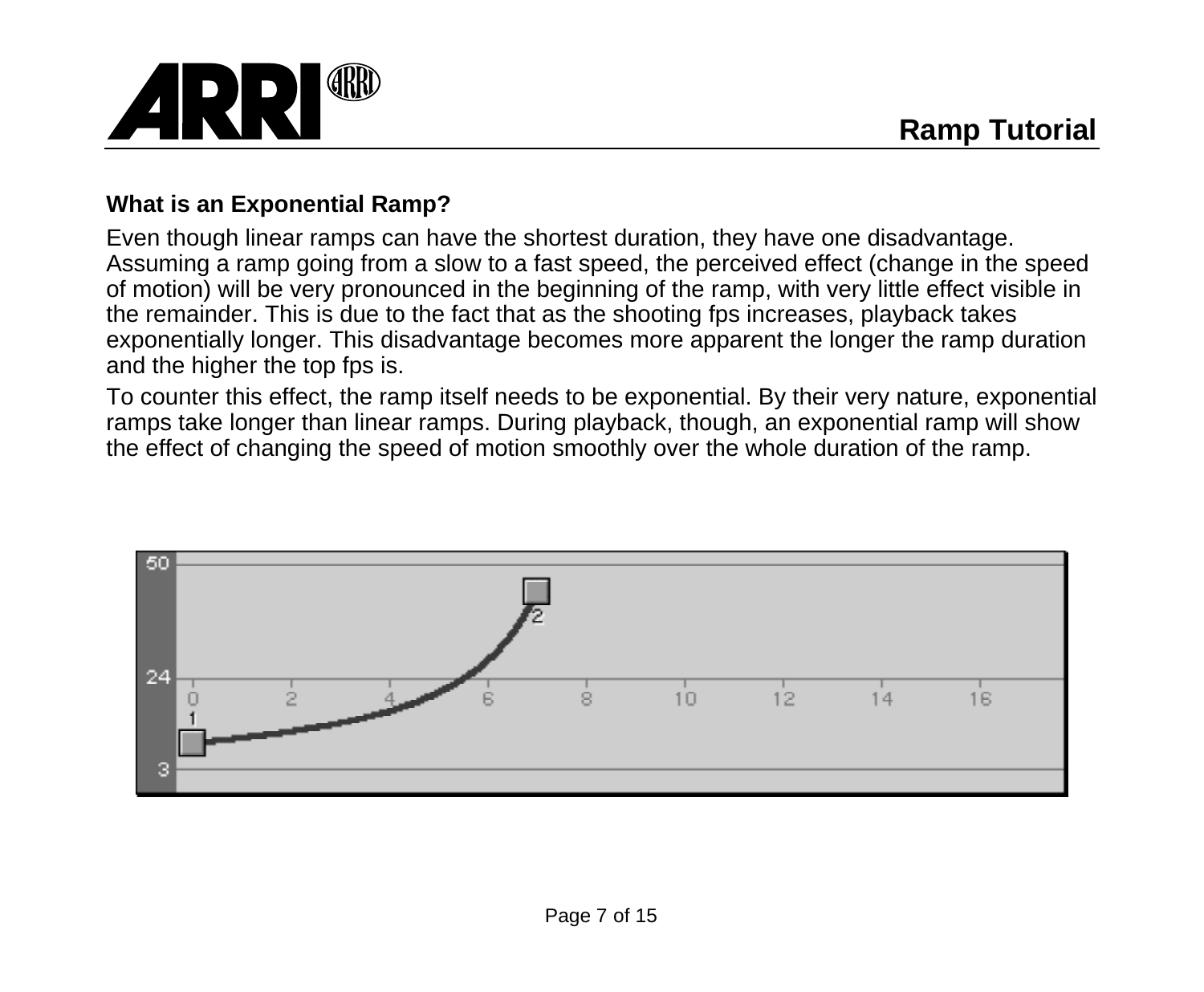

#### **What is Shoot Time?**

Shoot time is the amount of time it takes to shoot an event. If, for instance, a car drives in 4 seconds from point A to point B, shooting this event will also take 4 seconds, no matter what fps rate the camera is running at.

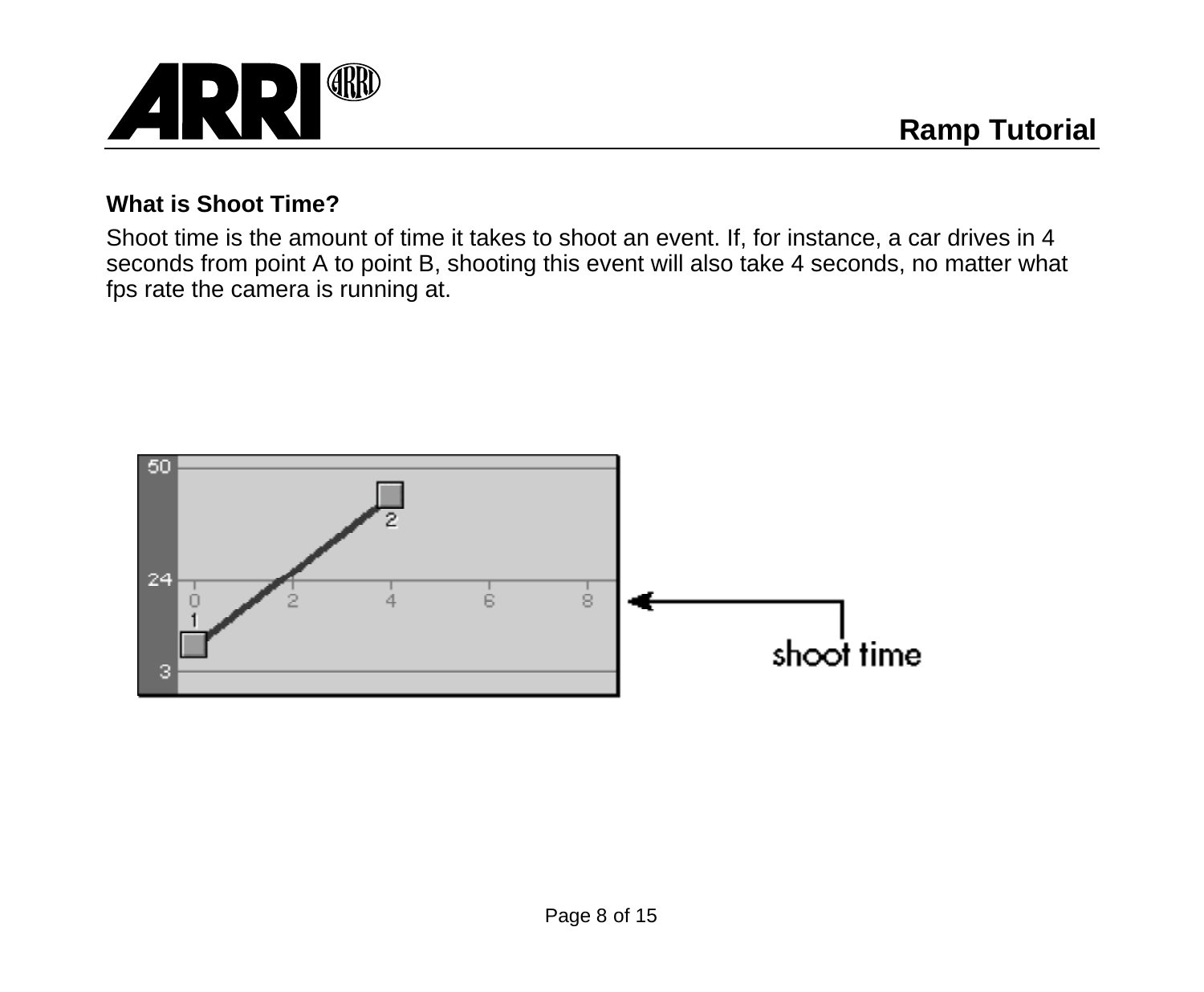

## **What is Screentime?**

Screentime is the time it takes to playback a length of film. It is the time the event filmed will be visible on screen. Screentime is determined by shoot time, shooting fps, and playback fps. If our car driving for 4 seconds was shot at 24 fps and played back at 24 fps, screentime would also be 4 seconds. If, on the other hand, the car was shot at 48 fps, we would have generated twice as much film in those 4 seconds of shoot time. Playback at 24 fps, then, would result in 8 seconds of screentime.

The ramp in the figure below will take 4 seconds to shoot, but when played back at 24 fps will take 4.4 seconds.

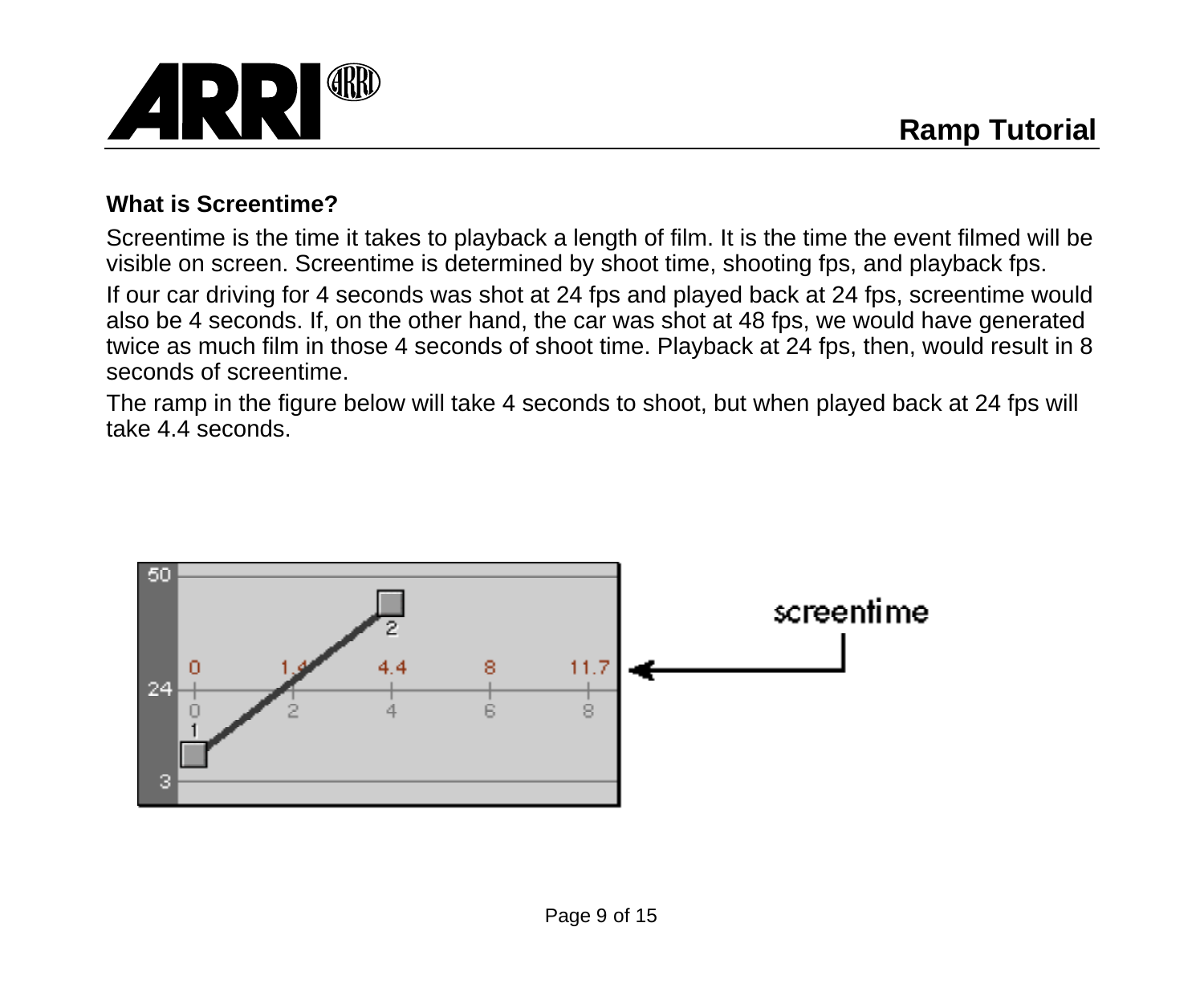

## **What is a Reverse Ramp?**

A "Reverse Ramp" is a ramp during which the camera runs at reverse speeds. Currently only internal ramps can be run in reverse.

To use Reverse Ramps:

#### **535B, 435 & 435ES**

- 1. Create an internal ramp with the RPC, LCC or CCU.
- 2. Send it to the camera.
- 3. Set the camera to a reverse speed.
- 4. Push the PROG button on the camera to activate the ramp.
- 5. Run the camera, and push the PROG button again when you want to start the ramp.

#### **16SR 3, 16SR 3 HS**

No reverse ramps are possible, since the 16SR 3 does not run in reverse.

## **535**

Reverse ramps are not possible since the 535 does not allow a speed change while running in reverse.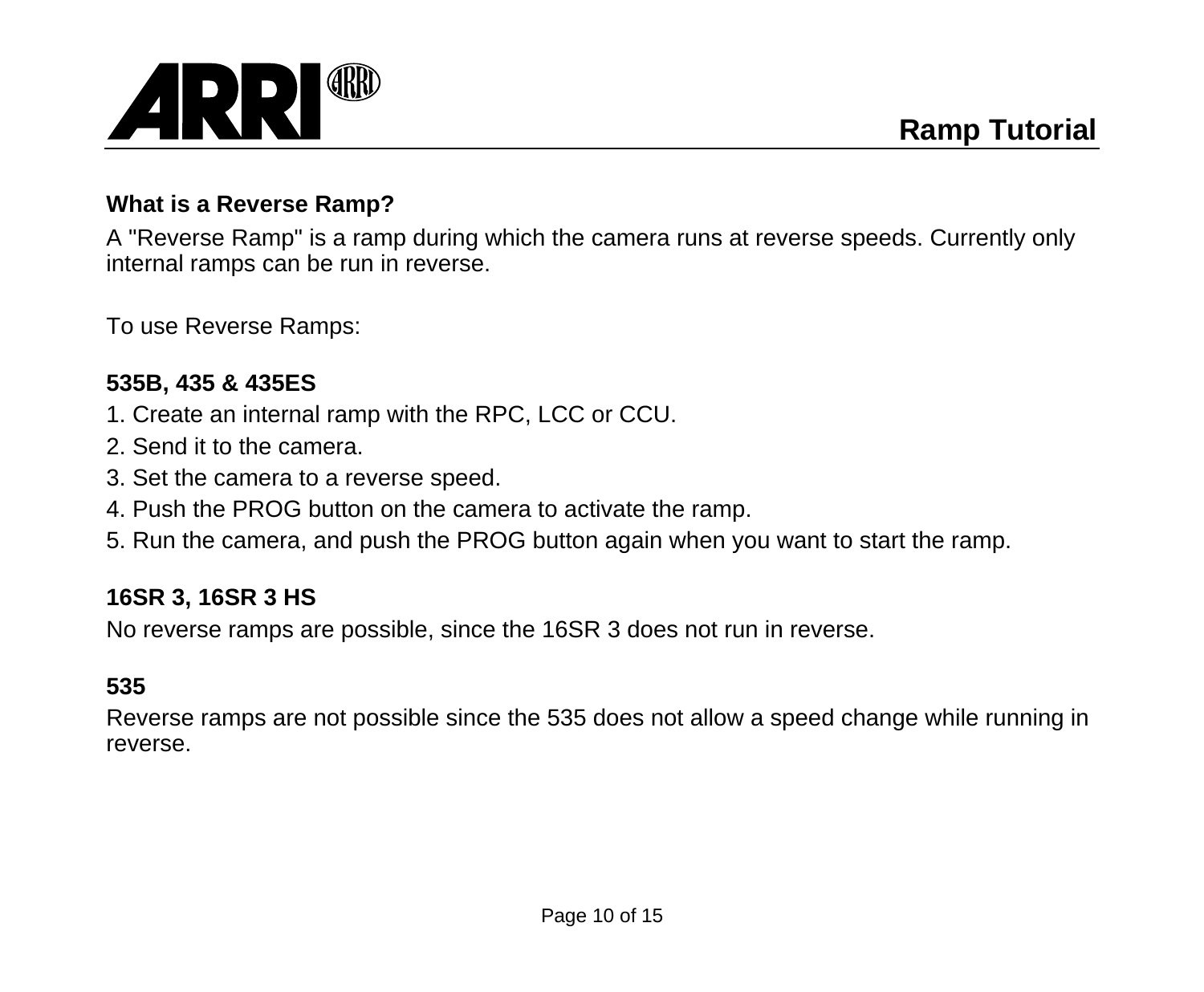

# **What is Exposure Compensation?**

As the camera's frame rate changes during a ramp, so does the exposure for each frame. To keep the exposure constant, some form of exposure compensation has to occur. The 535 and 435ES can compensate by varying the open angle of their electronic mirror shutter while the camera is running. This is called a speed/shutter ramp. Below is a graphic of an electronic shutter set to an open angle of 90°.

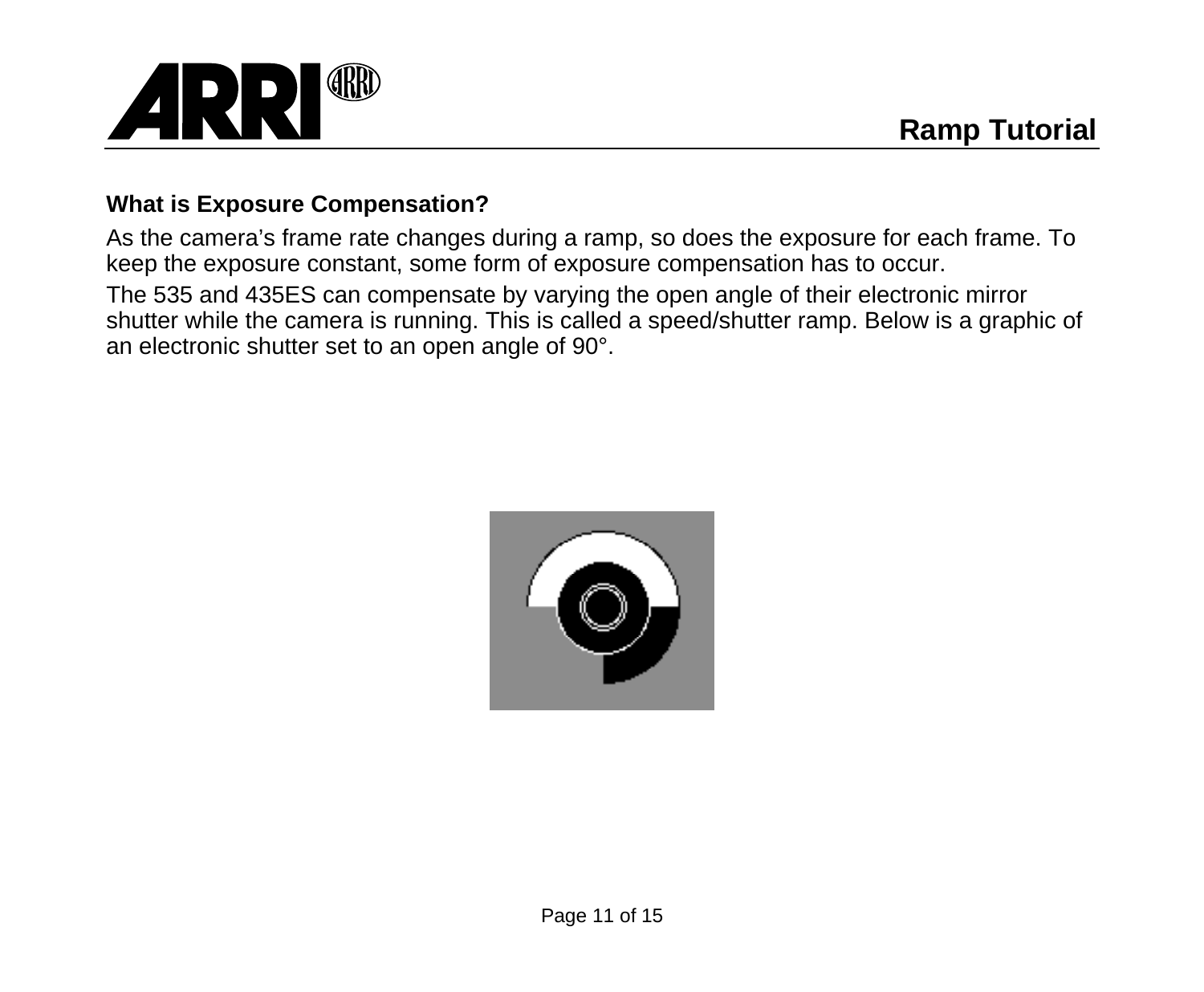

**GRRD ARR** 

On the 535, 535B, 435, 435ES and 16SR 3, as well as on the 16SR 1 & 2 and 35-3 type cameras, the Iris Control Unit (ICU) can be used to compensate for the exposure change. The ICU will slave to the speed of the camera and vary the lens iris opening accordingly. This is called a speed/iris ramp.

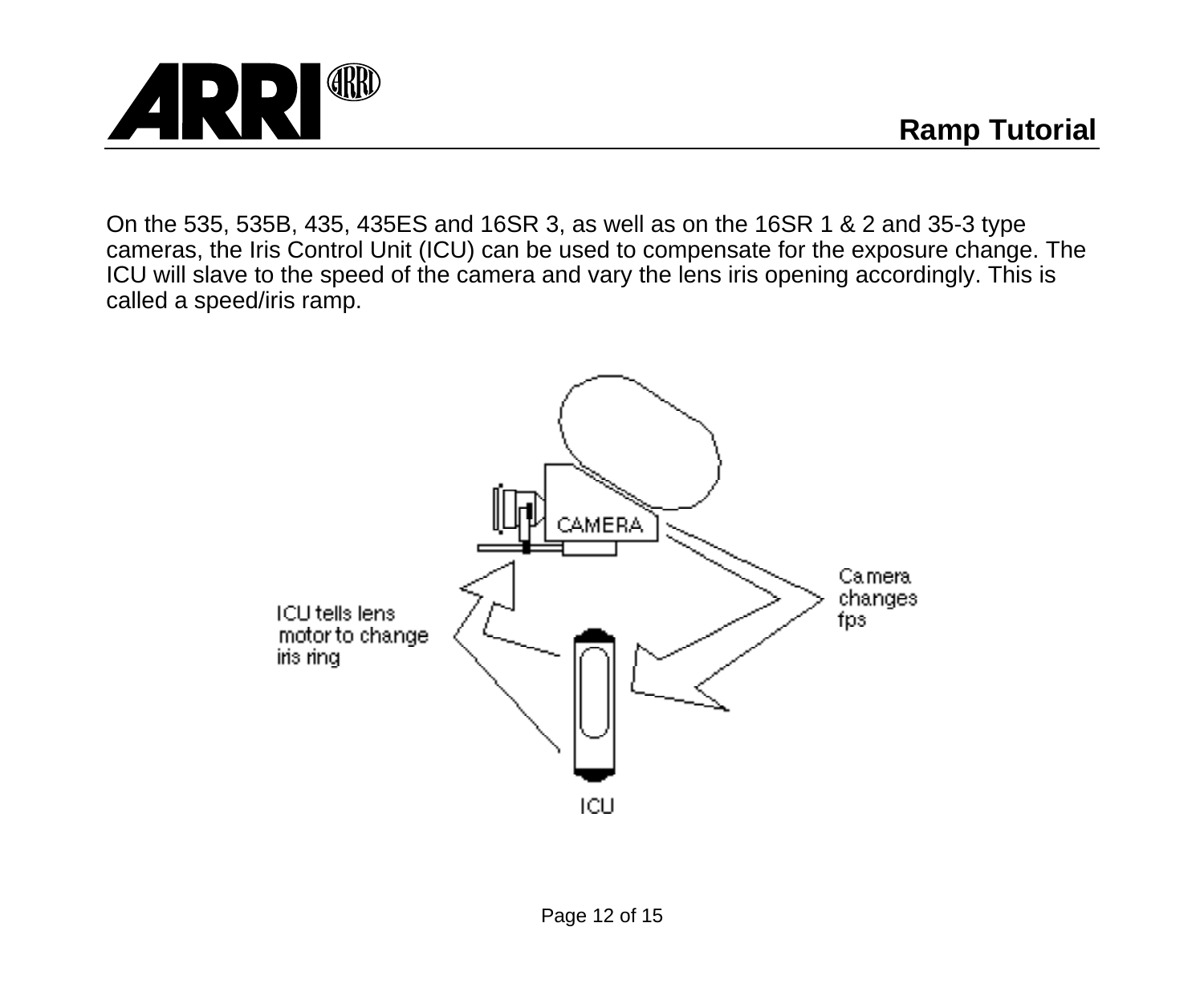

Please note that compensating for the exposure change with either method has certain advantages and disadvantages:

1. When compensating with the electronic mirror shutter, there could be a strobing effect during a fast pan while the mirror shutter is set to a small angle. The image will also be very sharp (little motion blur) at small shutter angles.

2. When compensating by changing the lens iris with the ICU, the depth of field will change. The depth of field will not change when compensating with the electronic mirror shutter.

It is of course also possible to run a ramp without any exposure compensation. In that case the image will get brighter as the camera's fps decreases, or darker as the camera's fps increases.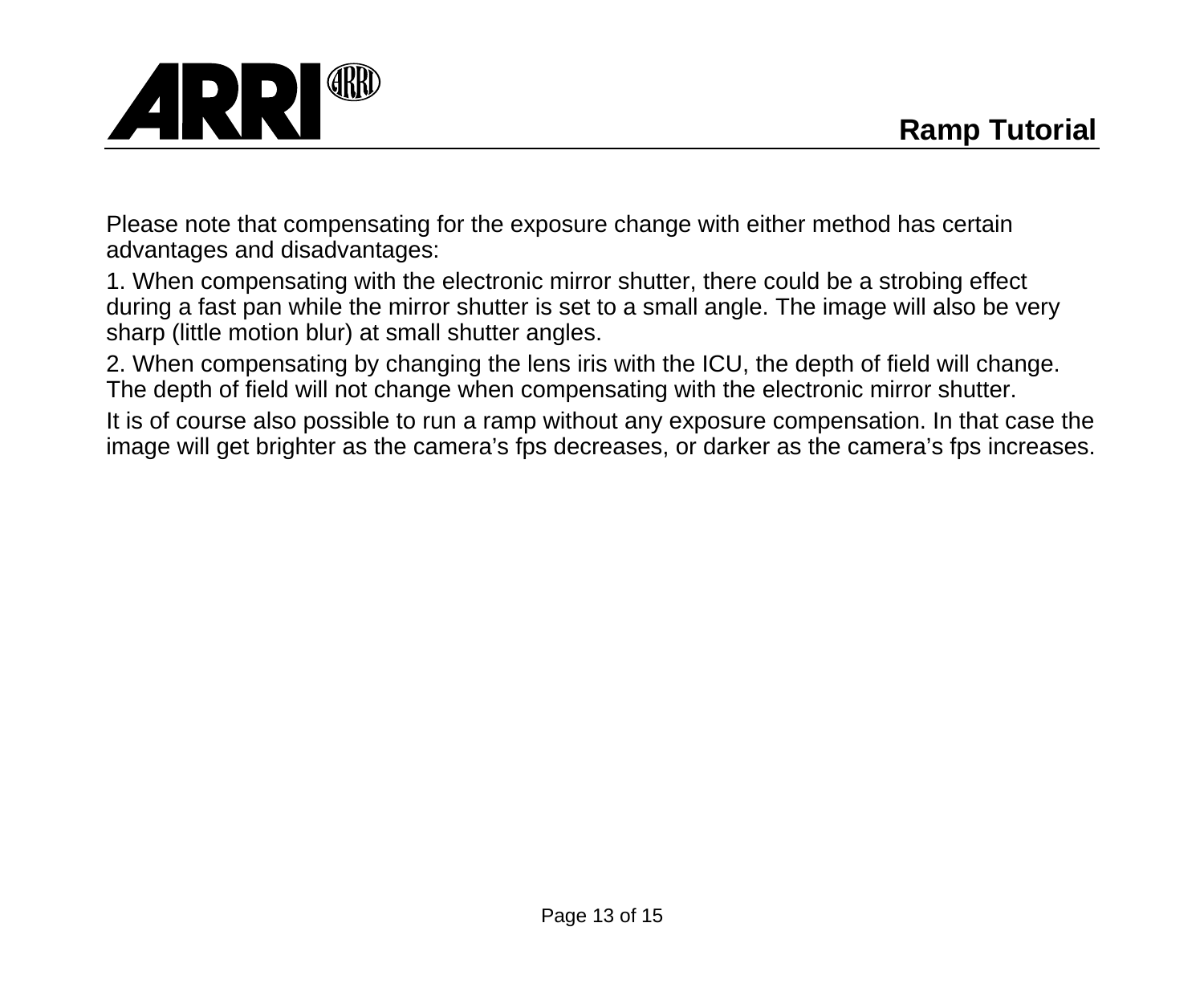

## **Can I use HMIs During Ramps?**

Disclaimer: ALWAYS shoot a test to verify that everything is OK.

That said, it is OK to shoot ramps when using HMI lights with an electronic ballast set to flicker free mode. Using HMIs with a magnetic ballast is not recommended, because flicker will be visible on film.